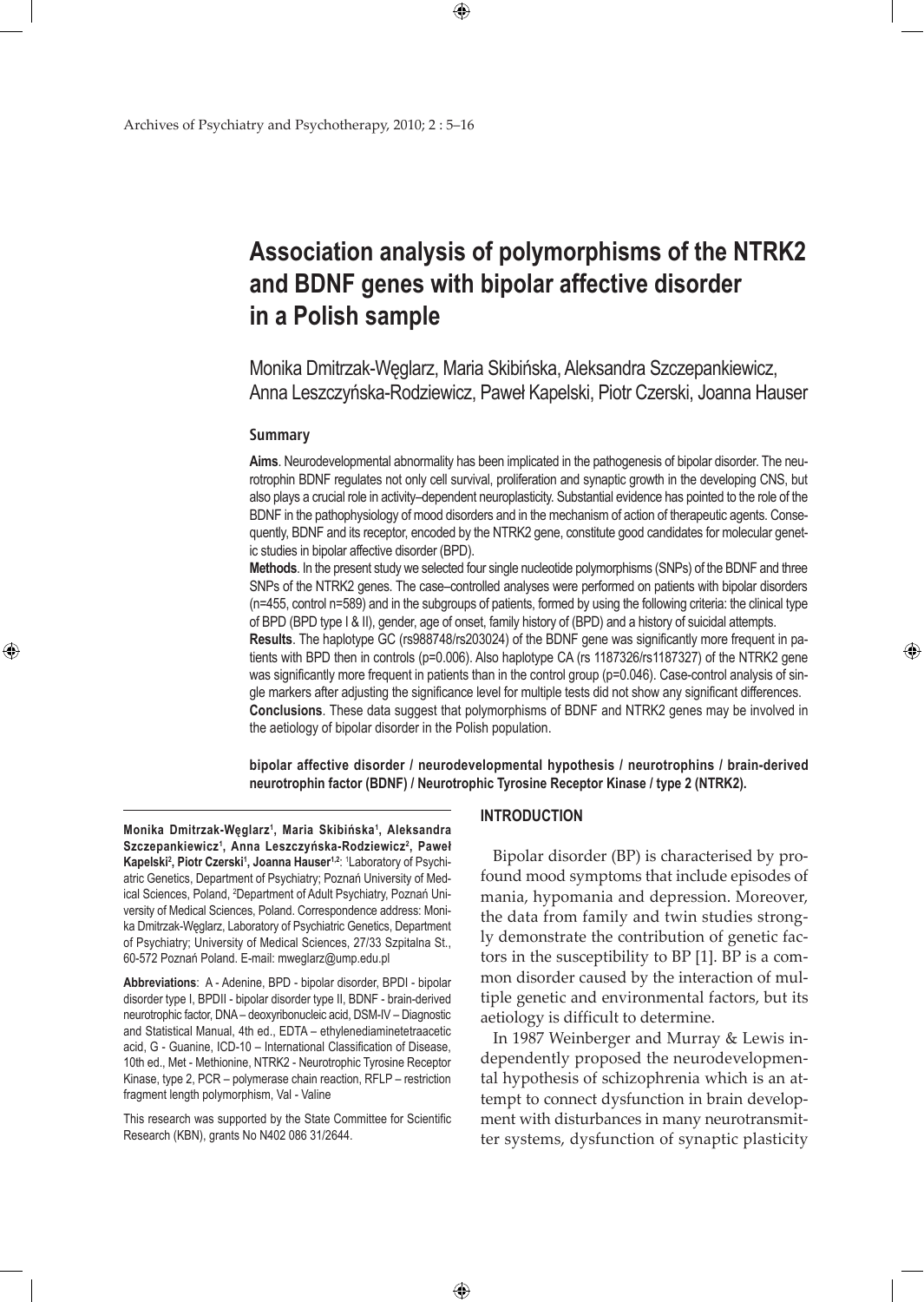⊕

⊕

and cognitive distortion [2, 3]. This hypothesis has universal meaning and can be extrapolated to all psychiatric disorders. Initial data supporting this theory in bipolar patients comes from a paper of Harrison et al. who identified a cellular pathology of neurodevelopment in postmortem brain tissue [4]. Recent studies using in vivo magnetic resonance imaging (MRI) in patients with BPD found evidence of early neurodevelopmental abnormalities in the anterior cingulate cortex [5]. According to this hypothesis, environmental factors such as maternal diabetes, stress, malnutrition, hypoxia, infections etc. present in the prenatal and early postnatal periods can cause disturbances in CNS development as well as influence expression of numerous genes potentially important in the pathogenesis of psychiatric disorders. Among the genetics factors, genes encoding for neurotrophins have also been proposed as candidate genes in BP [6, 7, 8, 9, 10]. During development, neurotrophic factors regulate proliferation, differentiation and migration of neurones. In the mature nervous system, neurotrophins influence neuronal survival, dendritic growth and synaptic plasticity [11]. Disturbances in the neurotrophin expression or function may cause structural abnormalities and deficiency in different neurotransmitters systems. In some expression studies, disturbances in Nerve Growth Factor (NGF), Brain-Derived Neurotrophic Factor (BDNF), neurotrophin 3 (NT3) and their receptors were found in the different brain structures [12, 13, 14]. Numerous pieces of evidence suggest that reduced neurotrophic factor signalling in the adult brain is implicated in the pathophysiology of depressive episodes in bipolar disorders [15]. As a consequence of stressor activity a decrease in expression of neurotrophic factors in limbic structures is being observed. This effect can be reversed or blocked by antidepressant treatment. It has also been hypothesised that mania may be caused by the hyperactivity of the central BDNF function [16]. Thus, a kind of compensatory process may be occurring in the brain tissue. In depression, the amount of neurotrophins is also reduced. This decrease may lead, as a feedback mechanism, to an increased expression of neurotrophins and cause a shift into the manic phase. Those data make genes mentioned above attractive candidates for association studies in bipolar disorder. In this study

we have focused on two functionally connected genes: BDNF and NTRK2 (encoding receptor Tyrosine Kinase B for BDNF). The NTRK2 gene is a promising candidate gene for BPD because of the BDNF/TrkB functional signalling pathway. BDNF acts via the tyrosine kinase (TrkB) receptor and affects transcription via mitogen-activated protein kinase (MAPK), phosphatydylinositol 3-kinase (PI3-K) and phospholipase C (PLC)  $\alpha$  signal transduction pathway [17]. In animal models, mice with altered or knocked-out gene for TrkB are used to eliminate the BDNF function [18]. Recent studies have shown that knockdown of TrkB gene caused a decrease in embryonic precursor cell proliferation and disturbances in the postnatal localisation of cortical neurones [19]. Furthermore, synaptic formation was inhibited and synaptic plasticity was disturbed [20]. Stress, seizure, exercise, antidepressants and antipsychotic agents change in vivo expression of TrkB, which further supports the hypothesis that TrkB may be responsible for the predisposition to psychiatric disorders [20, 21].

Selected polymorphisms of the BDNF and NTRK genes have been frequently analysed in psychiatric disorders (schizophrenia [22, 23, 24], affective disorders [25, 26, 27, 28, 29, 30], addiction [31], in responses to lithium treatment [32], migraine [33], ADHD [34], eating disorders [35], and Alzheimer's disease [36, 37]). Only the rs6265 polymorphism of the BDNF gene was shown to be functional, were the substitution of adenine (A) for guanine (G) results in methionine (Met) substitution for valine (Val) at codon 66 (Val66Met). The other selected SNPs are located in introns and thus may influence splicing or gene expression. In this paper, we present a case-control study and a haplotype analysis for four single nucleotide polymorphisms (SNPs) of the BDNF gene (rs2030324, rs988748, rs6265, rs2203877) and three SNPs of the NTRK2 gene (rs1187326, rs2289656, rs1187327) in a sample of the Polish population. We hypothesised that variants of BDNF and NTRK genes may show association with BP or subtype of BP in particular with early onset of BP.

⊕

#### **SUBJECTS AND METHODS**

 $\bigoplus$ 

The study included 455 Polish unrelated individuals with bipolar affective disorder (BPD).

Archives of Psychiatry and Psychotherapy, 2010; 2 : 5–16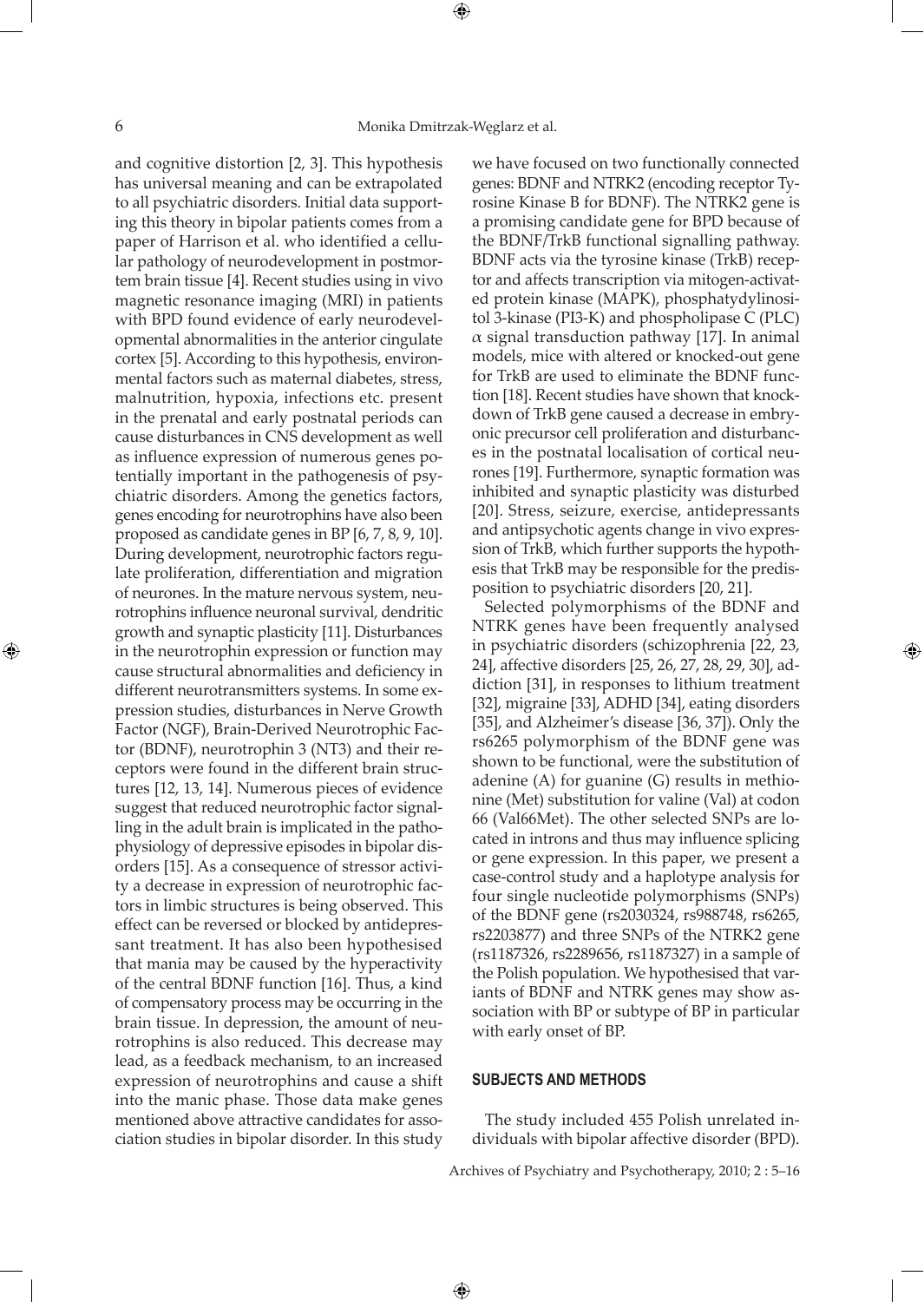⊕

⊕

Patients were divided into subgroups based on clinical features: group with bipolar I affective disorder (BPDI n=369) and with bipolar II affective disorder (BPDII n=86). The analysis was performed separately on patients with the disease onset before and after 18 years of age. Family history, in the first and second degree relatives, of bipolar spectrum disorders (including bipolar disorder, schizoaffective disorder and/or major depression) was established in 24% of patients with BPDI and in 28% of patients with BPDII. History of suicide attempts was found in 21% of patients with BPDI and in 28% of patients with BPDII. Consensus diagnosis by two experienced psychiatrists, using DSM-IV and ICD-10 classification was made for each patient using the Structured Clinical Interview for DSM-IV Axis I disorders (SCID) [38]. The group was ethnically homogenous. Recruited patients were treated in the Department of Psychiatry, University of Medical Sciences in Poznań, in the Department of Psychiatry, University School of Medicine in Bydgoszcz and in the Psychiatric Hospital in Kościan.

The control group consisted of 589 subjects who were recruited among the blood donors, hospital staff and students of Poznań University of Medical Sciences. They were not psychiatrically screened. All patients gave written informed consent. The project was accepted by the local ethics committee. Clinical and demographic characteristics of the sample were presented in Tab. 1.

| Study group            | <b>Total BPD</b><br>$N = 455$ |                 |           | <b>BPI</b><br>$N = 369$ |           | <b>BPDII</b><br>$N = 86$ |     | Control<br>$N = 589$ |
|------------------------|-------------------------------|-----------------|-----------|-------------------------|-----------|--------------------------|-----|----------------------|
|                        | N                             | A               | N         | A                       | N         | A                        | N   | A                    |
| Males                  | 188                           | $43.9 \pm 14.6$ | 157       | $43.3 \pm 14.8$         | 31        | $45.3 \pm 14.1$          | 234 | $40.5 \pm 12.2$      |
| Females                | 267                           | $45.9 \pm 12.6$ | 212       | $46.3 \pm 14.0$         | 55        | $46.2 \pm 12.7$          | 355 | $40.1 \pm 11.5$      |
| Average of onset       | 455                           | 30±11.4         | 369       | 29±11.0                 | 86        | $34 \pm 12.0$            |     |                      |
| Family history         | 113(25.0)                     |                 | 89 (24.0) |                         | 24 (28.0) |                          |     |                      |
| Suicidal attempts      | 102 (22.0)                    |                 | 78 (21.0) |                         | 24 (28.0) |                          |     |                      |
| Age of onset 18≤ years | 54 (12.0)                     |                 |           |                         |           |                          |     |                      |

| <b>Table 1.</b> Clinical and Demographic Characteristics of the Sample |  |
|------------------------------------------------------------------------|--|
|------------------------------------------------------------------------|--|

N - number of subjects (% of total subgroups of patients in brackets), A - mean age; value are means  $\pm$  SD

## **Genotyping**

⊕

DNA was extracted from 10 ml of EDTA anti-coagulated whole blood using the salting-out method [39]. Fragments of interest in the BDNF and NTRK2 genes were amplified by PCR with primer pairs presented in Tab. 2. For genotyping, a general protocol for all polymorphisms was used. Briefly, 250 ng of genomic DNA were amplified in 15 µl of a solution containing: 1xPCR buffer, 1.5 µM MgCl2, 0.45 µM primers, 170 µM dNTP, and 0.5 U Taq polymerase. The thermal profile was as follows: amplification at 95oC for 2 min., followed by thirty cycles consisting of denaturation at 95oC for 30s, annealing at the appropriate primer pair annealing temperature for 30s (Tab. 2) and extension at 72oC for 30s, with the final extension step of 5 min at 72oC. PCR

product was digested overnight with the corresponding restriction endonucleases. Digestion products were then separated on 2.5% agarose gel. Size of DNA fragments were presented in Tab. 2 (*next page*).The genotyping was performed without knowledge of the subject's clinical status. The uncut PCR products for all SNPs were digested twice to confirm the results. The control of RFLP analysis was also performed (10% of the randomly chosen samples from both groups).

#### **Statistical analysis**

 $\bigoplus$ 

The Pearson's chi-square  $(\chi^2)$  test and Fisher's exact test were applied to test differences in the genotypic and allelic (respectively) distribution between groups of bipolar patients and controls.

Archives of Psychiatry and Psychotherapy, 2010; 2 : 5–16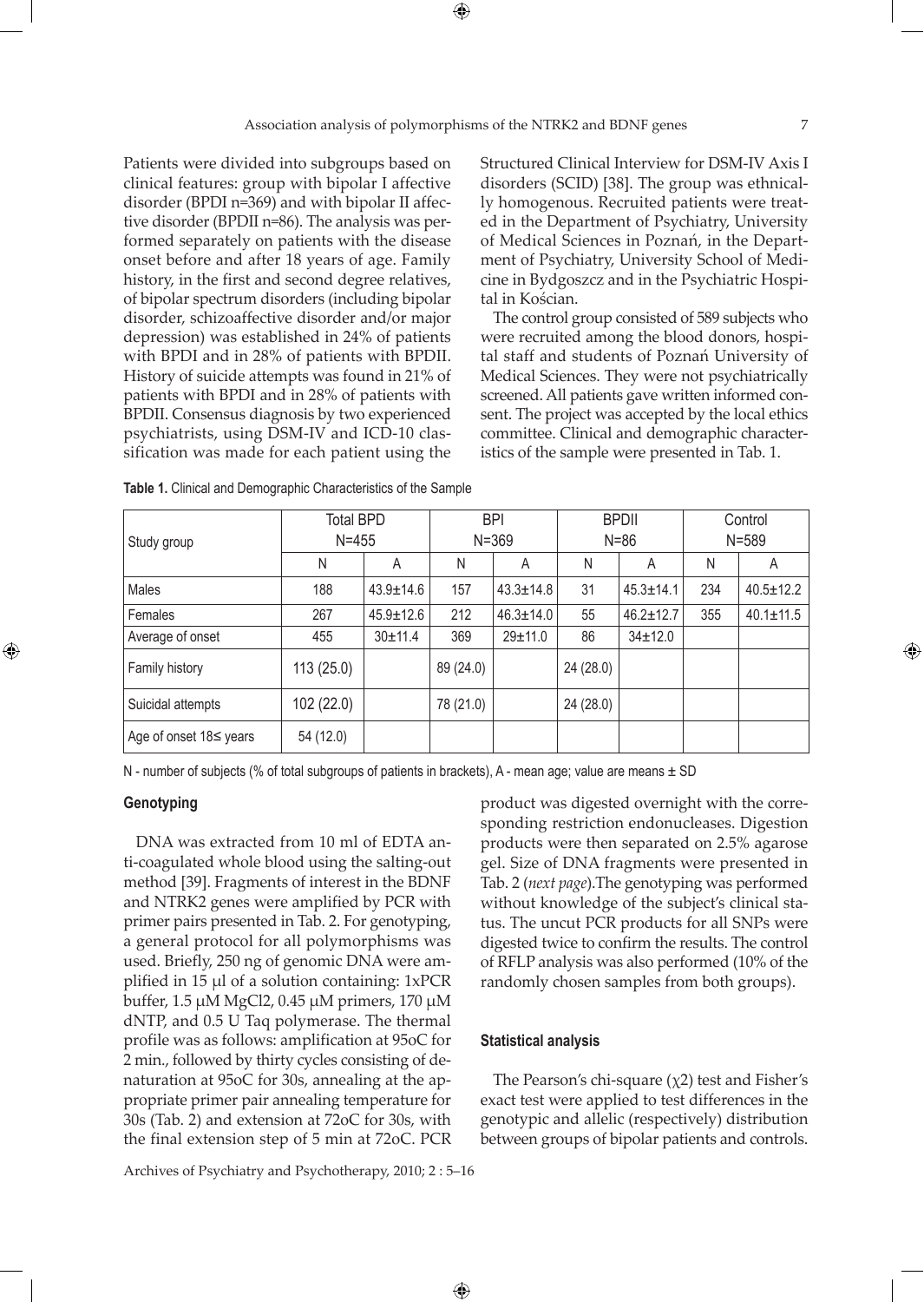### 8 Monika Dmitrzak-Węglarz et al.

⊕

**Table 2.** Primer design and PCR

| Genes             | SNP $rs \#$ | SNP's<br>positions <sup>*</sup> | Annealing<br>Tm °c | <b>PCR</b><br>Product bp | Restriction<br>enzymes | Restriction<br>products bp | Primer sequences                     | Source       |
|-------------------|-------------|---------------------------------|--------------------|--------------------------|------------------------|----------------------------|--------------------------------------|--------------|
|                   | rs2203877   | ch11: 27627486                  | 63                 | 223                      | Hinfl                  | $C: 127+78$                | F: 5'CAG AGG AGC CAG CCC GGT GCG 3'  | Kunugi,      |
|                   | (intronic)  |                                 |                    |                          |                        | $T: 127+63$                | R: 5' CTC CTG CAC CAA GCC CCA TTC 3' | 2004         |
|                   | rs6265      |                                 | 60                 | 197                      | Eco72I                 | $G: 73+124$                | F: 5`ACT CTG GAG AGC GTG AAT GG 3`   | $\ddot{}$    |
| <b>BDNF</b>       | (exonic)    | ch11: 27636492                  |                    |                          | (PmaCI)                | A: 197                     | R: 5' AGA AGA GGA GGC TCC AAA GG 3'  |              |
|                   | rs988748    | ch11: 27681321                  | 64                 | 178                      | Alw26I                 | G: 178                     | F: 5' TTG GAG TAG GGT TCC TCC AGT 3' | Watanabe.    |
|                   | (intronic)  |                                 |                    |                          |                        | $C: 148+30$                | R: 5' AGA GGG CAT GAA GCT GGA TA 3'  | 2006         |
|                   | rs2030324   | ch11: 27683491                  | 64                 | 348                      | Tail                   | T: 348                     | F: 5' TTG CAC ATC CTG CTC AAG TC 3'  | Vepsalainen, |
|                   | (intronic)  |                                 |                    |                          |                        | $C: 268+79$                | R: 5' TTG CTA GGA GAA AAG CCA TGA 3' | 005          |
|                   |             |                                 |                    |                          |                        |                            |                                      |              |
|                   | rs1187326   | ch9: 86475735                   | 64                 | 211                      | Eco 811                | C: 211                     | F: 5' CCG AGA TTG GAG CCT AAC AG 3'  | Vepsalainen, |
|                   | (intronic)  |                                 |                    |                          |                        | $T: 86+125$                | R: 5' AAG CCA GTG AAA CAG CAG GT 3'  | 2005         |
| NTRK <sub>2</sub> | rs1187327   | ch9: 86478360                   | 58                 | 341                      | Eco47I                 | A: 341                     | F: 5' GAT GTT GAG CAG GCG TGA TA 3'  | $\star$      |
|                   | (intronic)  |                                 |                    |                          | (Avall)                | $G: 245 + 96$              | R: 5' GCA ACA CAC AAC TTG CTG AAA 3' |              |
|                   | rs2289656   | ch9: 86753382                   | 58                 | 309                      |                        | T: 309                     | F: 5' CTG GCA TAT GCT GGT GTC AT 3'  | $\star$      |
|                   | (intronic)  |                                 |                    |                          | Ssil (Acil)            | $C: 120+189$               | R: 5' CTG AAG GAT GCC AGT GAC AA 3'  |              |

\*Chromosomal positions: Map to Genome Build 36.3 (http://www.ncbi.nlm.nih.gov/)

Primer were designed using "Primer3" software: http://frodo.wi.mit.edu/cgi-bin/primer3/primer3\_www.cgi

\*Primers previously not published were designed by dr Maria Skibińska.

Calculations were performed using STATISTICA v7.1 software. For multiple tests Bonferroni correction was applied using the formula:  $\alpha = \alpha/k$ where  $\alpha$ ' is the corrected significance level for multiple comparisons,  $\alpha$  is the significance level (0.05) and k is the number of independent significance tests. Corrected significance level for the BDNF gene polymorphisms (for k=16 groups and  $k \times (k-1)/2 = 120$  comparisons) was 0.0004. The corrected significance level for multiple tests of the NTRK2 gene polymorphisms (k=12 groups and 66 comparisons) was 0.0007. GraphPad software was used (http://www.graphpad.com) to calculate odds ratios (OR) for the alleles. Power analysis was performed using an excel file power calculation prepared by Ph D José Osorio y Fortéa from Institut Pasteur Immunophysiologie et Parasitisme Intracellulaire. In this manner power analysis based on minimal detectable difference (MDD) between P1 and P2, corresponding to the percentage of the studied allele within the control and the case samples, respectively [40]. The "Utility Programs For Analysis Of Genetic Linkage" (Copyright © 1988 J. Ott) was used to test the Hardy-Weinberg equilibrium with p value <0.05. A two-tailed type I error rate of 5% was chosen for analysis. For linkage disequilibrium analysis of the analysed polymorphisms, the free on-line software case HaploView v 4.0 was used. (http://www.broat.mit. edu/mpg/haploview/download.php)

# **RESULTS**

There were no significant deviations from the Hardy-Weinberg equilibrium in the group of patients with bipolar disorder and in the control group (rs2030324 for controls p=0.575, for patients p=0.943; rs988748 for controls p=0.237, for patients  $0.650$ ; rs $6265$  for controls p= $0.123$ , for patients p=0.590; rs2203877 for controls p=0.093, for patients p=0.421; rs1187326 for controls p=0.341, for patents p=0.382; rs2289656 for controls p=0.546, for patients p=0.686; rs1187327 for controls p=0.950, for patients p=0.954)

The genotype distribution and allele frequencies of four selected SNPs of the BDNF gene in patients with BPD, BPDI, and BPDII were shown in Tab. 3 (*next page*); there were no significant differences in the genotypes and alleles frequencies in comparison to the control group. Also, no significant differences in genotypes and allele frequencies were found in the subgroups divided by gender.

The allele and genotypes frequencies in female and male groups of BPD, BPDI, BPDII groups were shown in Tab. 4 (*next page*). Comparing genotype and allele distribution according to the age of onset (≤18 or >18 years), we found that Met/Met genotype of the BDNF gene was more frequent in the subgroup of BPDI patients with an early age of onset ( $\leq$ 18 years) than in the controls (13.3% v. 2.6%); however, the difference did not reach sig-

Archives of Psychiatry and Psychotherapy, 2010; 2 : 5–16

 $\bigoplus$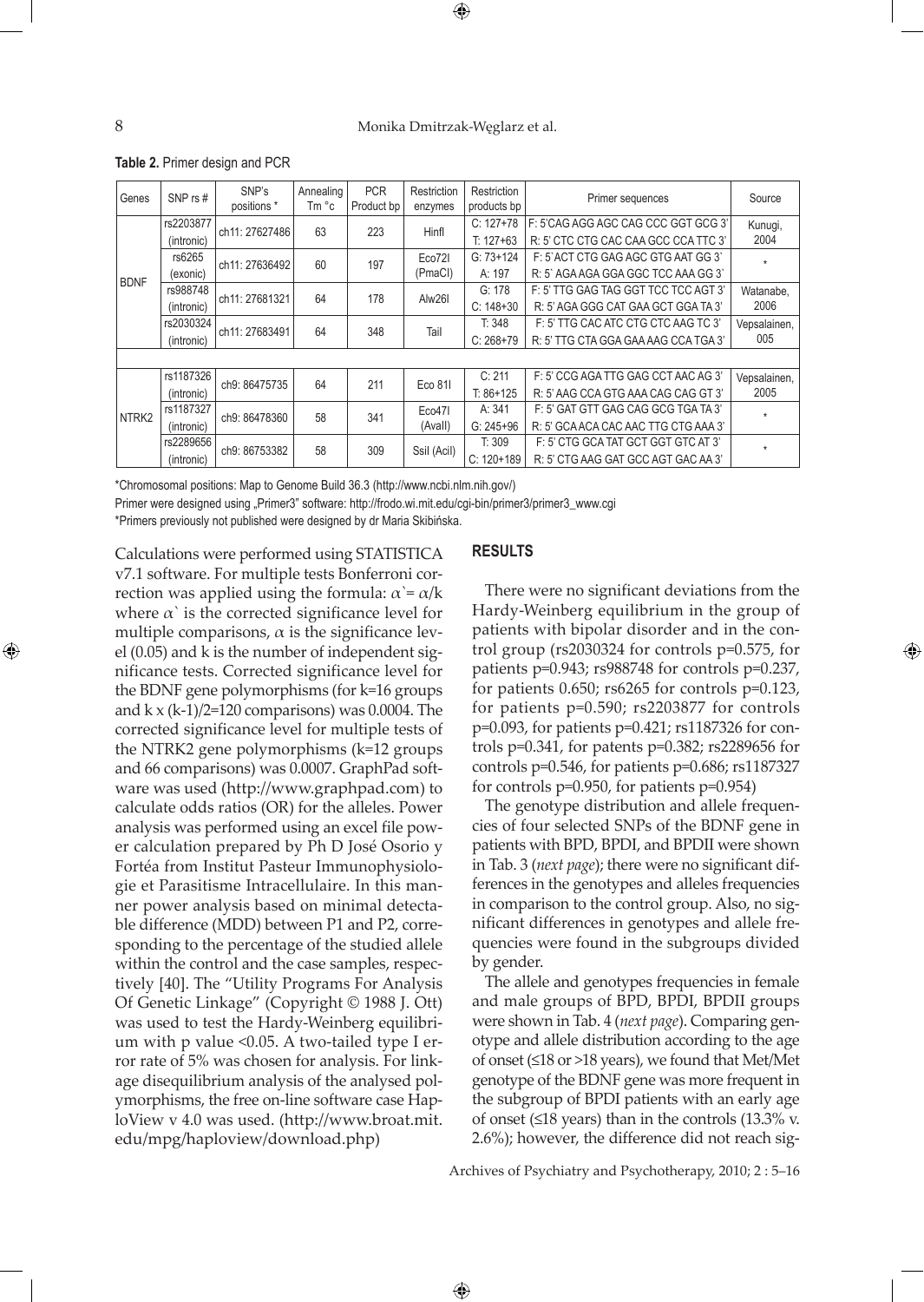|                   | n   |            | genotype   |            | р     |             | allele     | р     |
|-------------------|-----|------------|------------|------------|-------|-------------|------------|-------|
| rs2030324         |     | C/C        | C/T        | T/T        |       | $\mathsf C$ | T          |       |
| control           | 568 | 161 (28.4) | 289 (50.9) | 118 (20.7) |       | 611 (53.8)  | 525 (46.2) |       |
| <b>Total BPD</b>  | 403 | 121 (30.0) | 199 (49.4) | 83 (20.6)  | 0.884 | 441 (54.7)  | 365 (44.3) | 0.711 |
| Bipolar I         | 320 | 93 (29.1)  | 163 (50.9) | 64 (20.0)  | 0.952 | 349 (54.5)  | 291 (45.5) | 0.766 |
| <b>Bipolar II</b> | 83  | 28 (33.7)  | 36 (43.4)  | 19 (22.9)  | 0.428 | 92(55.4)    | 74 (44.6)  | 0.739 |
|                   | n   |            | genotype   |            | р     |             | allele     | р     |
| rs988748          |     | C/C        | C/G        | G/G        |       | C           | G          |       |
| control           | 583 | 355 (60.9) | 206 (35.3) | 22(3.8)    |       | 916 (78.6)  | 250 (21.4) |       |
| <b>Total BPD</b>  | 452 | 282 (62.4) | 148(32.7)  | 22(4.9)    | 0.519 | 712 (78.8)  | 192 (21.2) | 0.954 |
| Bipolar I         | 362 | 227 (61.9) | 123(33.5)  | 12(4.6)    | 0.721 | 577 (78.6)  | 157 (21.4) | 1.000 |
| <b>Bipolar II</b> | 85  | 55 (64.7)  | 25 (29.4)  | 5(5.9)     | 0.418 | 135 (79.4)  | 35 (20.6)  | 0.841 |
|                   | n   |            | genotype   |            | р     |             | allele     | р     |
| rs6265            |     | G/G        | G/A        | A/A        |       | G (Val)     | A (Met)    |       |
| control           | 585 | 380 (65.0) | 190 (32.5) | 15(2.6)    |       | 950 (81.2)  | 220 (18.8) |       |
| <b>Total BPD</b>  | 379 | 260 (68.6) | 106 (28.0) | 13(3.4)    | 0.275 | 626(82.6)   | 132(17.4)  | 0.469 |
| Bipolar I         | 321 | 219 (68.2) | 91(28.4)   | 11(3.4)    | 0.365 | 529 (82.4)  | 113(17.6)  | 0.568 |
| <b>Bipolar II</b> | 58  | 41 (70.7)  | 15(25.9)   | 2(3.5)     | 0.563 | 97 (83.6)   | 19 (16.4)  | 0.616 |
|                   |     |            |            |            |       |             |            |       |
|                   | n   |            | genotype   |            | р     |             | allele     | р     |
| rs2203877         |     | C/C        | C/T        | T/T        |       | C           | T          |       |
| control           | 501 | 444 (88.6) | 53 (10.6)  | 4(0.8)     |       | 491 (88.9)  | 61(11.1)   |       |
| <b>Total BPD</b>  | 412 | 370 (89.8) | 40(9.7)    | 2(0.5)     | 0.763 | 780 (94.7)  | 44(5.3)    | 0.544 |
| Bipolar I         | 326 | 290 (89.0) | 34 (10.4)  | 2(0.6)     | 0.951 | 614 (94.2)  | 38(5.8)    | 0.915 |

**Table 3.** Genotype and allele frequencies of polymorphisms of the BDNF gene

Numbers in brackets indicate percentages

 $\bigoplus$ 

**Table 4.** P value for comparison of genotype and allele distribution of each BDNF polymorphism according to gender

|                   |     |             | male      |              | female      |        |
|-------------------|-----|-------------|-----------|--------------|-------------|--------|
|                   | n   | genotype    | allele    | $\mathsf{n}$ | genotype    | allele |
|                   |     |             | rs2030324 |              |             |        |
|                   |     | C/C C/T T/T | C&T       |              | C/C C/T T/T | C&T    |
| control           | 215 |             |           | 352          |             |        |
| <b>Total BPD</b>  | 166 | 0.651       | 0.378     | 237          | 0.388       | 0.234  |
| Bipolar I         | 136 | 0.381       | 0.243     | 184          | 0.358       | 0.220  |
| <b>Bipolar II</b> | 30  | 0.233       | 0.103     | 53           | 0.891       | 0.834  |
|                   |     |             | rs988748  |              |             |        |
|                   |     | C/C C/G G/G | C&G       |              | C/C C/G G/G | C&G    |
| control           | 229 |             |           | 353          |             |        |
| <b>Total BPD</b>  | 186 | 0.711       | 0.452     | 266          | 0.117       | 0.884  |
| Bipolar I         | 156 | 0.695       | 0.540     | 211          | 0.154       | 0.542  |
| <b>Bipolar II</b> | 30  | 0.612       | 0.626     | 55           | 0.359       | 0.798  |
|                   |     |             | rs6265    |              |             |        |
|                   |     | G/G G/A A/A | G&A       |              | G/G G/A A/A | G&A    |
| control           | 231 |             |           | 354          |             |        |
| <b>Total BPD</b>  | 168 | 0.602       | 0.530     | 211          | 0.363       | 0.682  |
| Bipolar I         | 147 | 0.834       | 0.710     | 174          | 0.277       | 0.602  |
| <b>Bipolar II</b> | 21  | 0.260       | 0.422     | 37           | 0.998       | 1.00   |

(*table continued on next page*)

Archives of Psychiatry and Psychotherapy, 2010; 2 : 5–16

 $\bigoplus$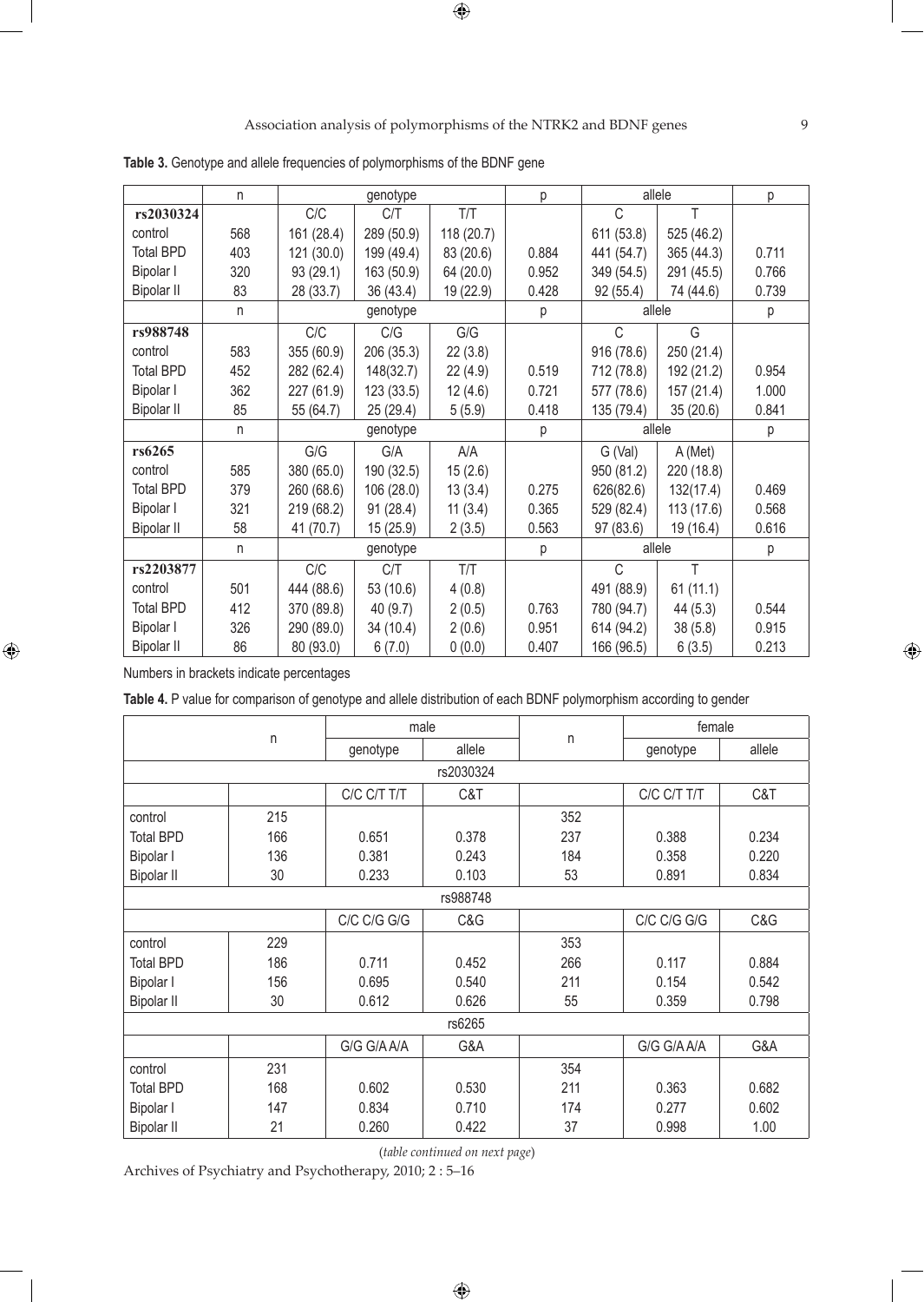10 Monika Dmitrzak-Węglarz et al.

| rs2203877         |     |             |       |     |             |       |  |  |  |
|-------------------|-----|-------------|-------|-----|-------------|-------|--|--|--|
|                   |     | C/C C/T T/T | C&T   |     | C/C C/T T/T | C&T   |  |  |  |
| control           | 178 |             |       | 322 |             |       |  |  |  |
| <b>Total BPD</b>  | 178 | 0.438       | 0.448 | 234 | 0.876       | 1.00  |  |  |  |
| <b>Bipolar I</b>  | 147 | 0.556       | 0.565 | 179 | 0.852       | 0.700 |  |  |  |
| <b>Bipolar II</b> | 31  | 0.484       | 1.00  | 55  | 0.627       | 0.528 |  |  |  |

nificance (p=0.034 for genotypes; p=0.486 for alleles; data not shown).

The analysis performed according to the family history of bipolar disorders and suicidal attempts did not show any significant differences in the genotype and allele frequencies for any of the analysed SNPs of the BDNF gene (data not shown).

Linkage disequilibrium pattern for four SNPs (rs2203877; rs6265; rs988748; rs2030324) of the BDNF gene was shown on Fig. 1. Analysed SNPs formed two blocks. In the first block we found that D' value is suggestive for linkage disequilibrium between the two of BDNF SNP, namely: C/T and G/A (D'=0.804, LOD=2.12, r2=0.009), but we did not observe any significant differences in haplotype frequencies between patients and controls.

In the second block D' value suggested linkage disequilibrium between two of SNPs, namely: C/G and C/T (D'=0.895, LOD=67.35, r2=0.256). Haplotype GC (rs988748/rs203024) was significantly more frequent in patients than in the controls (p=0.006).

The genotype distribution and allele frequencies of the three selected SNPs (rs1187326; rs1187327; rs2289656) of the NTRK2 gene in patients with BPD and the control group were shown in Tab. 5 (*next page*). We observed differences in distribution of genotypes and alleles in case of the rs2289656 SNP polymorphism of the NTRK2 gene (BPD: p=0.017 for alleles; BPDII: p=0.004 for genotypes, p=0.004 for alleles). The T allele was more frequent in the whole group of patients and in the BPDII subgroups in comparison to the control group. However, this difference was not significant after adjusting the significance level for multiple tests (Tab. 5).

When analysing groups according to gender, we also observed a difference in allele and genotype distribution between patients and healthy controls in the male subgroup diagnosed with BPD, in particular for BPDI (BPD: p=0.013 for genotypes, p=0.004 for alleles; BPDI: p=0.018 for genotypes; p=0.009 for alleles). In the female subgroup, we found such differences only in patients with BPDII (p=0.031 for genotypes; p=0.029 for alleles) but without statistical significance, after the Bonferroni correction (Tab. 6, *next page*).

⊕



|                  |                    |       | Block1D'=0.804, LOD=2.12, r2=0.009 |       |                    |  |
|------------------|--------------------|-------|------------------------------------|-------|--------------------|--|
| $(9$ kb)         | Haplotype freq.    |       | Case, Control Frequencies          |       | Chi Square P Value |  |
|                  | CG                 | 0.762 | 0.775, 0.754                       | 1.212 | 0.270              |  |
|                  | CA                 | 0.180 | 0.172, 0.186                       | 0.673 | 0.412              |  |
|                  | TG                 | 0.056 | 0.051, 0.059                       | 0.662 | 0.415              |  |
|                  | Block <sub>2</sub> |       | D'=0.895, LOD=67.35, r2=0.256      |       |                    |  |
| $(2 \text{ kb})$ | Haplotype freq.    |       | Case, Control Frequencies          |       | Chi Square P Value |  |
|                  | СC                 | 0.529 | 0.526, 0.531                       | 0.071 | 0.790              |  |
|                  | СT                 | 0.257 | 0.261, 0.254                       | 0.143 | 0.705              |  |
|                  | GT                 | 0.202 | 0.193, 0.208                       | 0.686 | 0.407              |  |

GC 0.012 0.020, 0.006 7.523 0.006

 $\bigoplus$ 

Archives of Psychiatry and Psychotherapy, 2010; 2 : 5–16

| Figure 1. Linkage disequilibrium map for four BDNF SNPs.                                |  |
|-----------------------------------------------------------------------------------------|--|
| CT.1 - rs 2203877 (C/T); GA - rs 6265 (G/A); GC - rs 988748(C/G); CT - rs 2030324 (C/T) |  |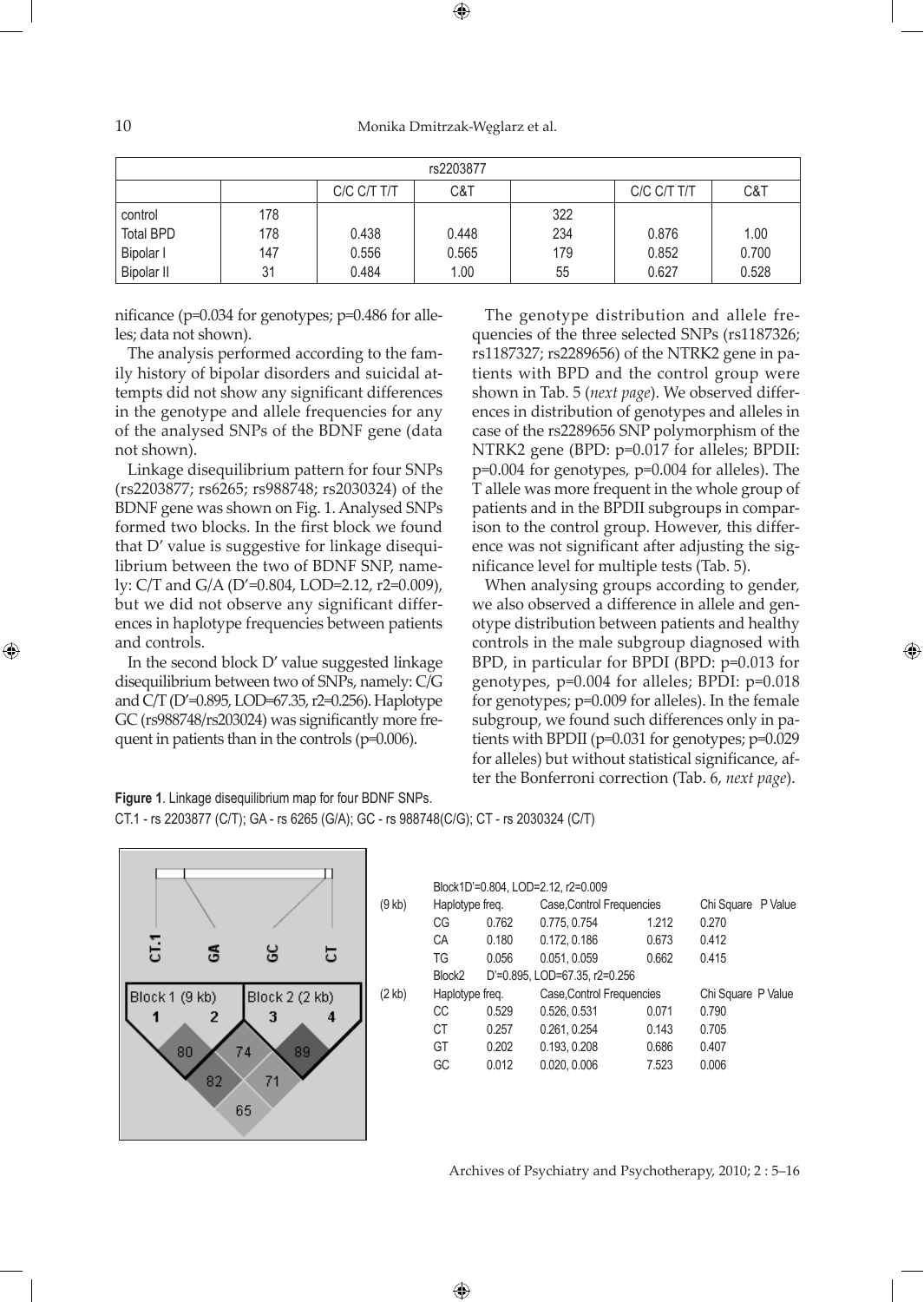|                   | n   |            | genotype   |            | р     |            | allele     | р     | OR (95% IC)       |
|-------------------|-----|------------|------------|------------|-------|------------|------------|-------|-------------------|
| rs1187326         |     | T/T        | T/C        | C/C        |       | Τ          | C          |       |                   |
| control           | 588 | 331 (56.3) | 226 (38.4) | 31(5.3)    |       | 888 (75.5) | 288 (24.5) |       |                   |
| <b>Total BPD</b>  | 454 | 280 (61.7) | 157 (34.6) | 17(3.7)    | 0.165 | 717 (78.4) | 191 (21.0) | 0.070 |                   |
| Bipolar I         | 368 | 223 (60.6) | 131 (35.6) | 14(3.8)    | 0.325 | 577(78.4)  | 159 (21.6) | 0.134 |                   |
| <b>Bipolar II</b> | 86  | 57 (66.3)  | 26 (30.2)  | 3(3.5)     | 0.209 | 140 (81.4) | 32(18.6)   | 0.085 |                   |
|                   | n.  |            | genotype   |            | р     |            | allele     | р     |                   |
| rs2289656         |     | C/C        | C/T        | T/T        |       | C          | T          |       |                   |
| control           | 586 | 401 (68.4) | 170 (29.0) | 15(5.6)    |       | 972 (82.9) | 200 (17.1) |       |                   |
| <b>Total BPD</b>  | 451 | 278 (61.6) | 154 (34.2) | 19(4.2)    | 0.048 | 710 (78.7) | 192 (21.3) | 0.017 | $1.31(1.05-1.63)$ |
| Bipolar I         | 366 | 235 (64.2) | 115(31.4)  | 16(4.4)    | 0.191 | 585 (79.9) | 147 (20.9) | 0.099 |                   |
| <b>Bipolar II</b> | 85  | 43 (50.6)  | 39 (45.9)  | 3(3.5)     | 0.004 | 125 (73.5) | 45(26.5)   | 0.004 | $1.75(1.20-2.54)$ |
|                   | n.  |            | genotype   |            | р     |            | allele     | р     |                   |
| rs1187327         |     | A/A        | A/G        | G/G        |       | A          | G          |       |                   |
| control           | 586 | 108 (18.4) | 288 (49.2) | 190 (32.4) |       | 504 (43.0) | 668 (57.0) |       |                   |
| <b>Total BPD</b>  | 442 | 74 (16.7)  | 213 (48.2) | 155 (35.0) | 0.613 | 369 (41.4) | 523 (58.6) | 0.483 |                   |
| Bipolar I         | 363 | 65 (17.9)  | 171(47.1)  | 127(35.0)  | 0.716 | 301(41.5)  | 425 (58.5) | 0.534 |                   |
| <b>Bipolar II</b> | 79  | 9(11.4)    | 42 (53.2)  | 28 (35.4)  | 0.304 | 60 (37.9)  | 98 (62.1)  | 0.264 |                   |

**Table 5.** Genotype and allele frequencies of polymorphisms of the NTRK2 gene

| Bipolar I                                 | 363 | 65 (17.9) | 171(47.1)                                                                                                                                                             | 127 (35.0) | 0.716     | 301 (41.5) | 425 (58.5)  | 0.534  |        |
|-------------------------------------------|-----|-----------|-----------------------------------------------------------------------------------------------------------------------------------------------------------------------|------------|-----------|------------|-------------|--------|--------|
| <b>Bipolar II</b>                         | 79  | 9(11.4)   | 42 (53.2)                                                                                                                                                             | 28 (35.4)  | 0.304     | 60 (37.9)  | 98 (62.1)   | 0.264  |        |
| Numbers in brackets indicate percentages. |     |           | Significance level for multiple tests p=0.0007<br>Table 6. P value for comparison of genotype and allele distribution of each NTRK2 polymorphism according to gender. |            |           |            |             |        |        |
|                                           |     |           |                                                                                                                                                                       | male       |           |            |             | female |        |
|                                           |     | n         | genotype                                                                                                                                                              | allele     |           | $\sf n$    | genotype    |        | allele |
|                                           |     |           |                                                                                                                                                                       |            | rs1187326 |            |             |        |        |
|                                           |     |           | T/T T/C C/C                                                                                                                                                           | T&C        |           |            | T/T T/C C/C |        | T&C    |
| control                                   |     | 232       |                                                                                                                                                                       |            |           | 355        |             |        |        |
| <b>Total BPD</b>                          |     | 187       | 0.054                                                                                                                                                                 | 0.324      |           | 267        | 0.281       |        | 0.132  |
| Bipolar I                                 |     | 156       | 0.672                                                                                                                                                                 | 0.438      |           | 212        | 0.461       |        | 0.244  |
| <b>Bipolar II</b>                         |     | 31        | 0.625                                                                                                                                                                 | 0.430      |           | 55         | 0.326       |        | 0.183  |
|                                           |     |           |                                                                                                                                                                       |            | rs2289656 |            |             |        |        |
|                                           |     |           | C/C C/T T/T                                                                                                                                                           | C&T        |           |            | C/C C/T T/T |        | C&T    |
| control                                   |     | 232       |                                                                                                                                                                       |            |           | 353        |             |        |        |
| <b>Total BPD</b>                          |     | 186       | 0.013                                                                                                                                                                 | 0.004      |           | 265        | 0.573       |        | 0.717  |
| Bipolar I                                 |     | 156       | 0.018                                                                                                                                                                 | 0.009      |           | 210        | 0.980       |        | 0.694  |
| <b>Bipolar II</b>                         |     | 30        | 0.180                                                                                                                                                                 | 0.086      |           | 55         | 0.031       |        | 0.029  |
|                                           |     |           |                                                                                                                                                                       |            | rs1187327 |            |             |        |        |
|                                           |     |           | A/A A/G G/G                                                                                                                                                           | A&G        |           |            | A/A A/G G/G |        | A&G    |
| control                                   |     | 231       |                                                                                                                                                                       |            |           | 354        |             |        |        |
| <b>Total BPD</b>                          |     | 183       | 0.491                                                                                                                                                                 | 0.354      |           | 259        | 0.774       |        | 0.683  |
| Bipolar I                                 |     | 154       | 0.689                                                                                                                                                                 | 0.454      |           | 209        | 0.709       |        | 0.901  |

0.400

 $\bigoplus$ 

50

0.653

0.450

Significance level for multiple tests p=0.0001

29

Bipolar II

 $\bigoplus$ 

Archives of Psychiatry and Psychotherapy, 2010; 2 : 5–16

0.341

 $\bigoplus$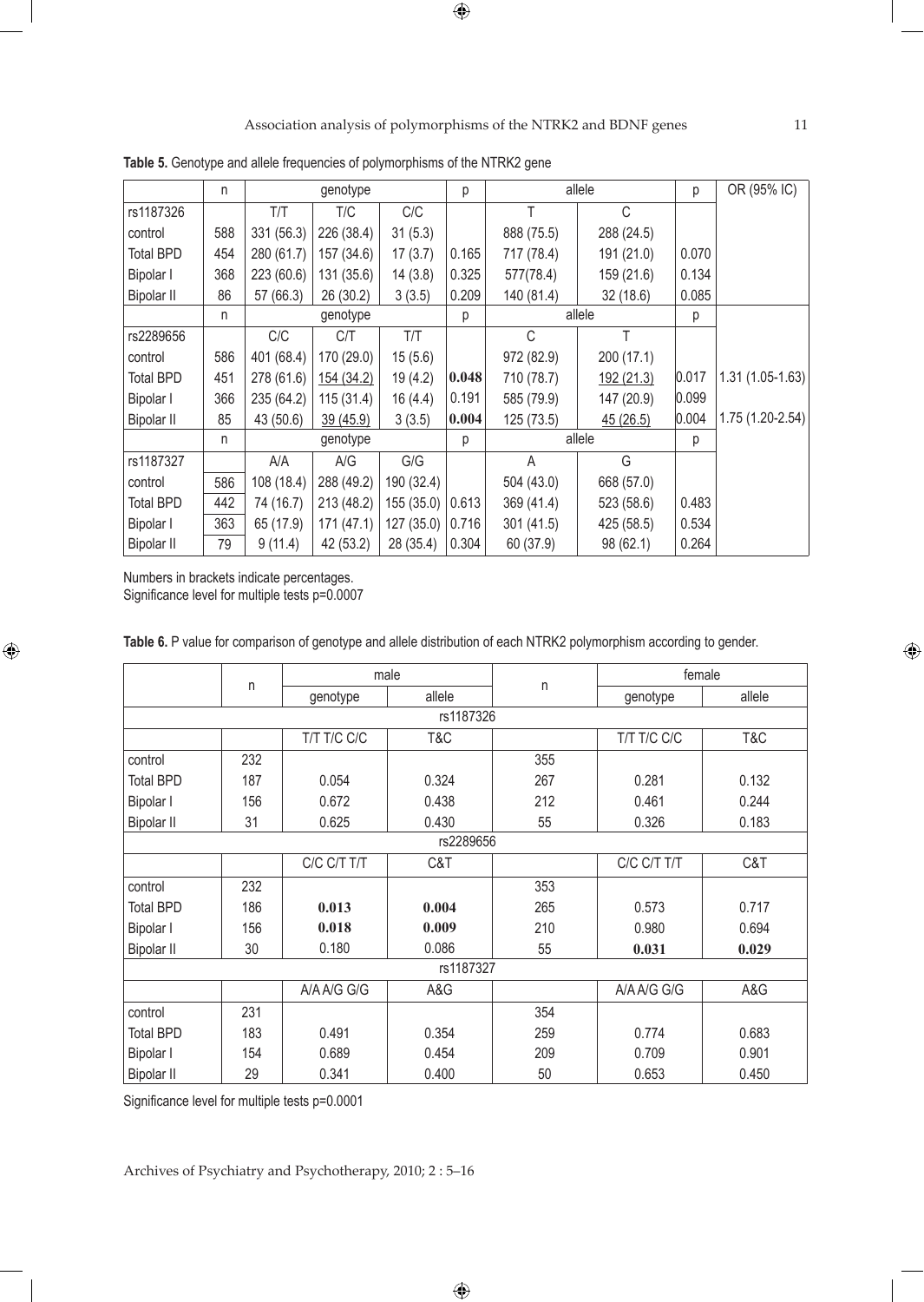After analysing the data according to the age of onset, the genotype A/A of the NTRK2 gene (rs1187327) was found to be more frequent in the patients with BPDI than in the control group  $(p=0.033)$  - data not shown) but with no signifi-

cance after the Bonferroni correction. After dividing patients in subgroups according to family history of bipolar disorders, T/T genotype and T allele of the T/C polymorphism of the NTRK2 gene (rs1187326) were more frequent in the subgroup of patients with a positive family history (p=0.035 for genotypes, p=0.016 for alleles – data not shown) but the significance disappeared after the Bonferroni correction.

Analysis performed in a subgroup of patients with a history of suicidal attempts did not show any significant differences in genotype or allele frequency for any of the analysed polymorphisms of the NTRK2 gene (data not shown).

In the linkage disequilibrium analysis of the three SNPs of NTRK2, we found that the D' value is suggestive of a linkage disequilibrium between two of them, namely T/C and  $A/G$  (D'=0.926, LOD=105.46, r2=0.351) – Fig. 2. Haplotype CA (rs1187326/rs1187327) was significantly more frequent in patients than in controls (p=0.046).

The power for empirically estimated relative risk (~1.0) for bipolar disorder for each allele in our sample was evaluated as follows: for the SNP`s of BDNF gene (rs2030324 – 5% , rs988748 – 3%, rs6265(Val66Met) – 8%, rs2203877 – 89%) and for the SNP`s of the NTRK2 gene (rs1187326  $-19\%$ , rs2289656 – 39%, rs1187327 – 7%).

#### **DISCUSSION**

The main findings of this study, focusing on the possible relationship between bipolar disorder and BDNF and NTRK2 genes, is suggestive evidence for linkage between rs988748 T/C and rs203024 C/T of BDNF gene and rs1187326 T/C and rs118727 A/G of NTRK2 gene. For the two linked polymorphisms of the BDNF gene, one haplotype block was created with the GC combination significant more frequent in the BPD patients, which may suggest a predisposing role of this haplotype in regard to the disease. In case of the NTRK2 gene, haplotype block was created with CA combination significant more frequent in the BPD patients.

⊕

**Figure 2.** Linkage disequilibrium map for four BDNF SNPs CT.1 - rs 2203877 (C/T); GA - rs 6265 (G/A); GC - rs 988748(C/G); CT - rs 2030324 (C/T)



Block1D'=0.926, LOD=105.46, r<sup>2</sup>=0.351 2 kb Haplotype Freq. Case, Control Frequencies ChiSquare TG 0.569 0.580, 0.561 0.719 0.396 CA 0.220 0.199, 0.236 3.951 0.046 TA 0.201 0.211, 0.194 1.0 0.317

 $\bigoplus$ 

However, in our study we did not find any significant association between four selected single nucleotide polymorphisms of the BDNF gene and bipolar affective disorder, neither in the whole group of patients nor in the subgroups based on gender, family history or suicidal attempts. When we divided our sample into subgroups by age of onset (BP age of onset <18 n= 54), we found that Met/Met genotype of the BDNF gene occurred significantly more

Archives of Psychiatry and Psychotherapy, 2010; 2 : 5–16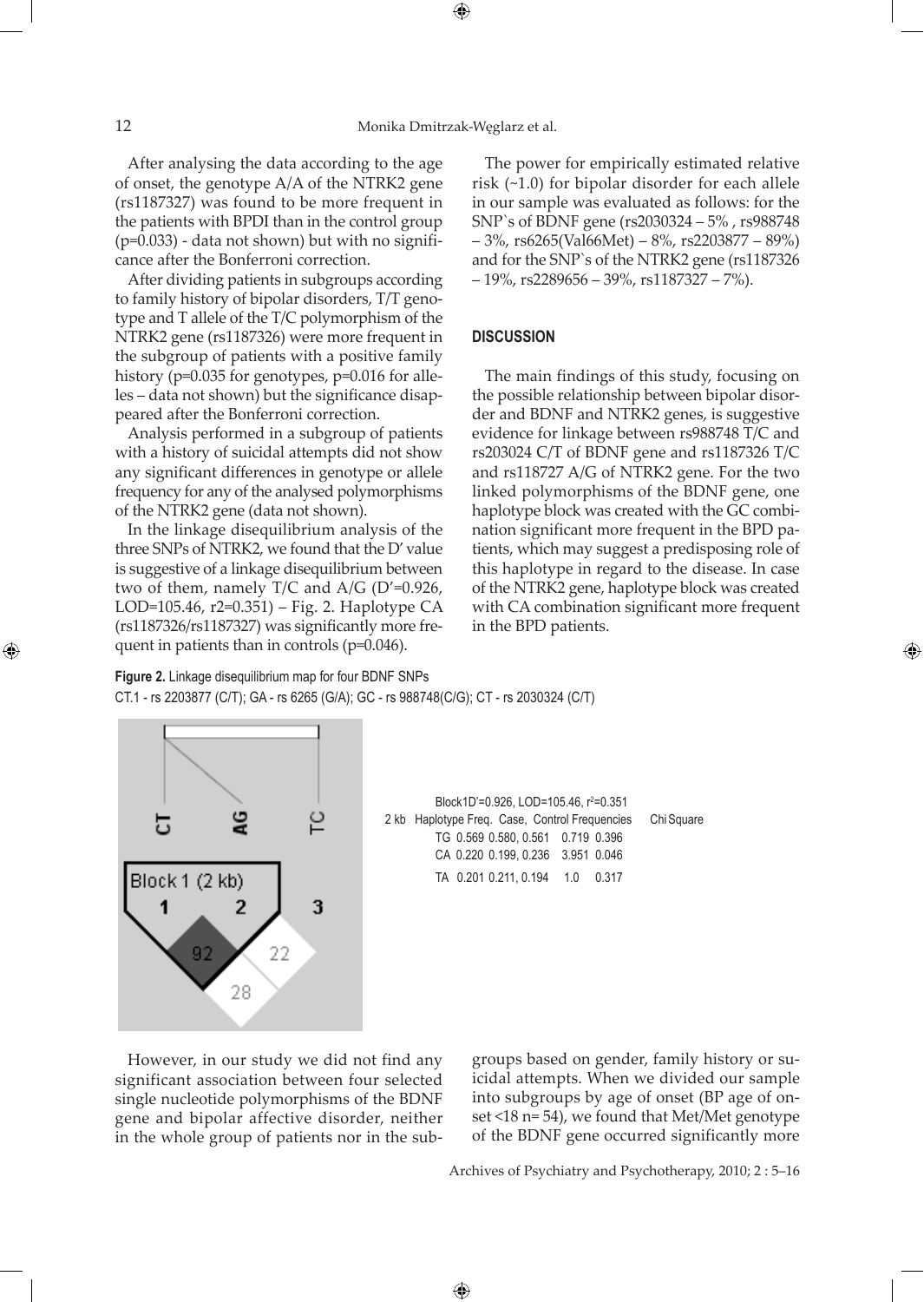frequent in the subgroup of BPDI patients with an early age of onset (≤18 years) than in controls (p=0.034). However, the difference did not reach significance after applying the Bonferroni correction.

Our results may suggest that the single marker of the BDNF gene does not play a major role in the susceptibility to bipolar disorder in this Polish sample which is concordant with the results presented by Zai et al. in 2007, in a Canadian population [41]. The results obtained in this analysis are also consistent with the previous large case–control study of over 3000 individuals from the UK [42], where no association with bipolar affective disorder was found. However, an association was found in case of individuals with rapid cycling BD, but it was limited to the Val66Met polymorphism. It is difficult to discuss the results in the context of previous BDNF association studies for bipolar disorder because their authors performed the analysis using different methods: TDT [43], case-control study where results suggest that the Val allele increases risk for BPI in patients [44], haplotype analysis where the Val/GT(n)short haplotype of BDNF was associated with childhood-onset mood disorders [45]), tested different subgroups of patients (children with bipolar parents [46], rapid cycling BD [42]), different types of polymorphisms VNTR [45]), and different origin populations (Japan [47] and Scotland [48]).

⊕

Lack of evident associations throughout the studies in bipolar disorder may result from its heterogeneity. Thus endophenotype analysis is an alternative method for measuring phenotypic variation that may facilitate the identification of gene susceptibility. In our previous study, an association between Val66Met BDNF polymorphism and cognitive performance on prefrontal cortex in bipolar patients was found. Significantly better results on three domains of the WCST were obtained by bipolar patients with Val/Val genotype of Val66Met [49]. In pharmacogenetic analysis of rs6265 polymorphism, the Met66 allele was significantly more frequent in excellent and partial lithium responders in comparison to the non-responders. Similarly analysis of the rs988748 C/G SNP polymorphism of the BDNF gene showed an association with G allele in the partial lithium responders vs. non-responders [32]

Thus, further studies are required to assess the possible association of the BDNF gene polymorphisms with specific diagnostic and phenotypic subgroups of bipolar disorder. Moreover, it cannot be excluded that other, yet unidentified BDNF polymorphisms exist that may be involved in the aetiology of bipolar affective disorder.

In single marker analysis of NTRK2 gene, the main finding is a possible association of the T allele of the NTRK2 polymorphism (rs22899656) with bipolar disorder in the whole group of patients and in the subgroup of patients with type II bipolar disorder. After dividing the groups by gender, T allele was more frequently observed in male patients with a BPDI diagnosis. It is possible that there are gender differences in the genetic background of bipolar disorder and that gender-specific effects (e.g. testosterone, oestrogen, etc.) may play role in the different susceptibility to the type of disease observed in men and women. Other studies performed by our group, including two polymorphisms of MAO-A and 5HTT genes, also demonstrated gender differences, showing an association of those polymorphisms with bipolar disorder only in female patients [50, 51].

Carriers of the A/A genotype of rs1187327 were significantly more often diagnosed with BPDI age of onset of disease <18 (p=0.033). Thus, it may be possible that A/A genotype may be involved in the predisposition to the earlier manifestation of this illness.

In the subgroup of patients with a family history of BPD (n=113) T allele of NTRK2 gene polymorphism (rs1187326) was more frequent than in controls (p=0.016). In our study, the prevalence of family history positive individuals is rather low in comparison with the published data. Obtaining reliable information from patients may be the cause of this discrepancy. Although the social perception of having a family member with a psychiatric illness is still not readily accepted. Moreover, knowledge of a complete family history is rather low and verifying information is difficult. Two of the three polymorphisms of the NTRK2 gene which were analysed in our study had been previously tested in Childhood-Onset Mood Disorder (COMD), by Adams et al. (2005) [52]. They did not find any significant difference in either allele or genotype frequencies be-

Archives of Psychiatry and Psychotherapy, 2010; 2 : 5–16

 $\bigoplus$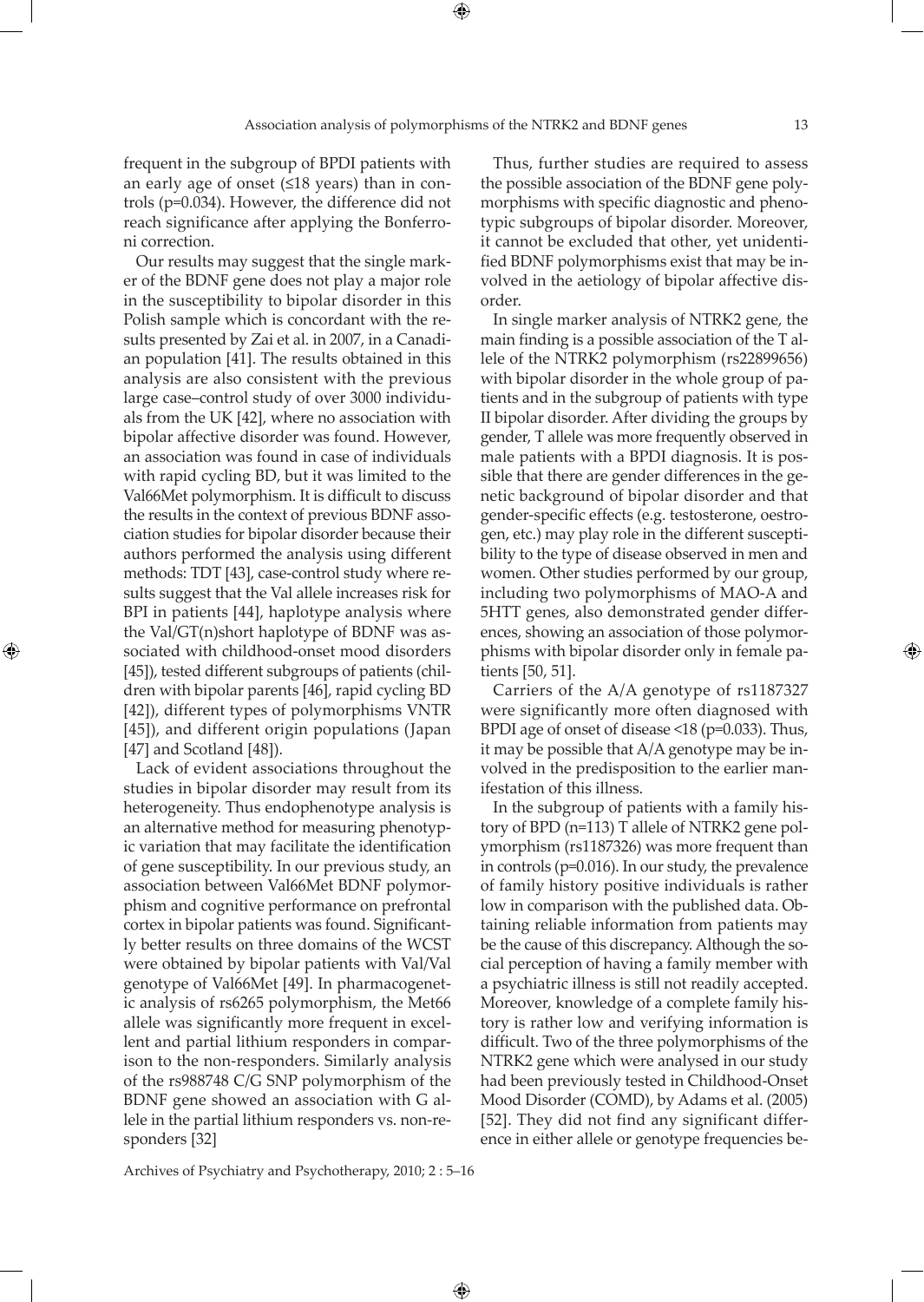⊕

tween cases and controls (rs1187362, rs1187327\*, rs2289656\*; rs\* - analysed in this paper). They did not show any evidence of an allelic association for each marker individually or when haplotypes were analysed in the family based sample (n=113 families), using the transmission disequilibrium test (TDT). However, the group they tested was rather heterogeneous. They included patients with depressive disorder and/or dysthymic disorder and bipolar spectrum disorders (BPDI, BPDII and cyclothymic disorder).

There are few studies on NTRK2 polymorphisms in other psychiatric disorders, and those papers presented rather conflicting data. A study on Alzheimer's Disease (AD) of fourteen SNPs remaining in linkage disequilibrium (LD) demonstrated a lack of association in a family-based association test while a significant correlation was found for haplotypes containing SNPs: rs1624327, rs1443445 and rs378645 [53]. In a study of 14 NTRK2 SNP polymorphisms in Eating Disorders (ED) conducted by Rebases et al. (2005) in a group of 164 Spanish patients, a significant overrepresentation of the C/C genotype (rs1187325; -69C/G) and the G/G genotype (rs1047896; 40G/A) in binge-eating/purging patients have been reported [54]. The authors also showed an association of the C/A/insC haplotype with an anorexia nervosa binge-eating/ purging subtype of the disease and a high score for harm avoidance ( $p=0.006$ ;  $p=0.003$ , respectively) (rs1187325; -69C/G, rs1047896; 40G/A, rs10123741; 2784-2785insC). Polymorphisms rs1187326 (C/T) and rs2289656 (G/A), analysed in this paper, did not show any significant relationship either in the classical association test nor in the haplotype analysis with ED. Recently, in a study on Obsessive-Compulsive Disorder (OCD), Alonso et al. (2007) detected a significant association of the intronic SNP (rs238672) with OCD (p<0.0001), but in female patients only [55]. Recently published data from genome-wide association (GWA) studies indicated strong evidence for association of not previously tested rs2769605 in the NTRK2 gene with BPD [56]. This indicates that all possible SNPs need to be identified and a detailed analysis has to be provided to indicate which of these polymorphisms may be involved in predisposition to BPD. Unfortunately, this is not a straightforward task, particularly because of the complicated structure of the NTRK2 gene and the fact that the functional significance of numerous SNPs of the NTRK2 gene is still not known.

The main limitation of this study is the low power of analysed polymorphisms. Power analysis helps to estimate if the number of subjects in the analysed groups were sufficient to predict positive association. It is not surprising that in complex diseases, power estimation very often does not exceed 10%. Therefore, usually the results obtained in this study should be interpreted very carefully and this indicates the need for replication studies on larger groups.

The second limitation in our study is lack of psychiatric screening in the control subjects. However, the possibility of including subjects with psychiatric disorders into the control group is relatively low, because the prevalence of psychiatric disorders is 3% in the general population.

Single marker case-control analysis provided for BDNF and NTRK2 genes did not show any significant results after applying correction for multiple tests. However, the strength of our study is that positive association of BDNF and NTRK2 haplotype has been demonstrated in relatively large groups.

⊕

In conclusion, our results suggest that BDNF and NTRK2 genes may be susceptibility genes contributing to BPD pathophysiology in the studied population, but taking into account the limitations of the present study, these results need to be replicated before reaching a final conclusion.

#### **REFERENCES**

 $\bigoplus$ 

- 1. Smoller JW, Finn CT. Family, twin, and adoption studies of bipolar disorder. Am. J. Med. Genet. C. Semin. Med. Genet. 2003; 123C(1): 48–58.
- 2. Weinberger DR. Implications of normal brain development for the pathogenesis of schizophrenia. Arch. Gen. Psychiatry 1987; 44(7): 660–669.
- 3. Murray RM, Lewis SW. Is schizophrenia a neurodevelopmental disorder? Br. Med. J. (Clin. Res. Ed) 1987; 295(6600): 681–682.
- 4. Harrison PJ. The neuropathology of primary mood disorder. Brain. 2002; 125(Pt 7): 1428–1449.
- 5. Fornito A, Malhi GS, Lagopoulos J, Ivanovski B, Wood SJ, Velakoulis D, et al. In vivo evidence for early neurodevelopmental anomaly of the anterior cingulate cortex in bipolar disorder. Acta Psychiatr. Scand. 2007; 116(6): 467–472.

Archives of Psychiatry and Psychotherapy, 2010; 2 : 5–16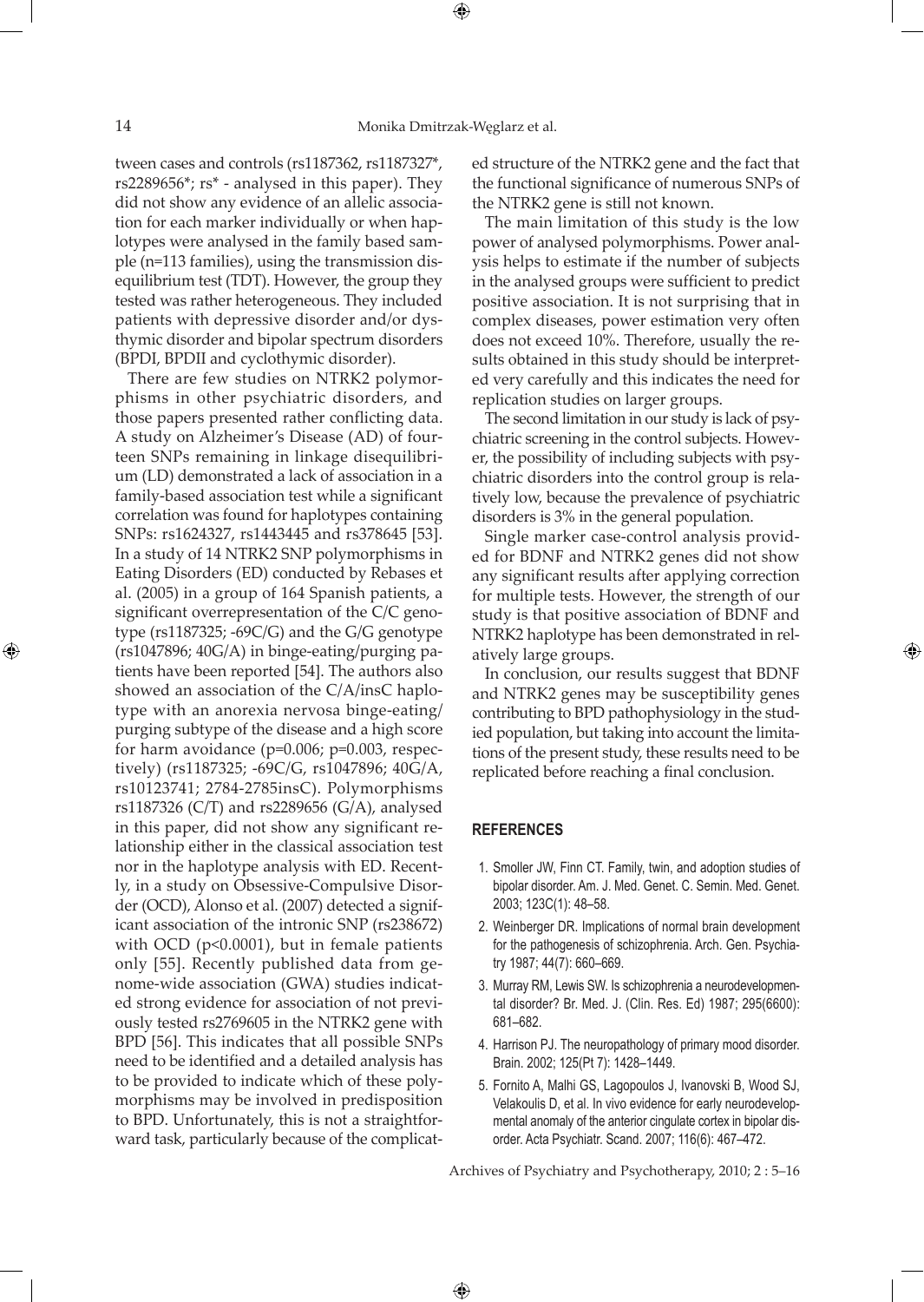- 6. Thome J, Foley P, Riederer P. Neurotrophic factors and the maldevelopmental hypothesis of schizophrenic psychoses. Review article. J. Neural. Transm. 1998; 105(1): 85–100.
- 7. Nawa H, Takahashi M, Patterson PH. Cytokine and growth factor involvement in schizophrenia--support for the developmental model. Mol. Psychiatry 2000; 5(6): 594–603.
- 8. Schmidt-Kastner R, van Os J, H WMS, Schmitz C. Gene regulation by hypoxia and the neurodevelopmental origin of schizophrenia. Schizophr. Res. 2006; 84(2-3): 253–271.
- 9. Mattson MP. Glutamate and neurotrophic factors in neuronal plasticity and disease. Ann. N Y Acad. Sci. 2008; 1144: 97–112.
- 10. Stein DJ, Daniels WM, Savitz J, Harvey BH. Brain-derived neurotrophic factor: the neurotrophin hypothesis of psychopathology. CNS Spectr. 2008; 13(11): 945–949.
- 11. Durany N, Thome J. Neurotrophic factors and the pathophysiology of schizophrenic psychoses. Eur. Psychiatry. 2004; 19(6): 326–337.
- 12. Bayer TA, Schramm M, Feldmann N, Knable MB, Falkai P. Antidepressant drug exposure is associated with mRNA levels of tyrosine receptor kinase B in major depressive disorder. Prog. Neuropsychopharmacol. Biol. Psychiatry 2000; 24(6): 881–888.
- 13. Chen B, Dowlatshahi D, MacQueen GM, Wang JF, Young LT. Increased hippocampal BDNF immunoreactivity in subjects treated with antidepressant medication. Biol. Psychiatry. 2001; 50(4): 260–265.

⊕

- 14. Gama CS, Andreazza AC, Kunz M, Berk M, Belmonte-de-Abreu PS, Kapczinski F. Serum levels of brain-derived neurotrophic factor in patients with schizophrenia and bipolar disorder. Neurosci Lett. 2007; 420(1): 45–48.
- 15. Duman RS, Monteggia LM. A neurotrophic model for stress-related mood disorders. Biol. Psychiatry 2006; 59(12): 1116–1127.
- 16. Tsai SJ. Is mania caused by overactivity of central brain-derived neurotrophic factor? Med. Hypotheses 2004; 62(1): 19–22.
- 17. Patapoutian A, Reichardt LF. Trk receptors: mediators of neurotrophin action. Curr. Opin. Neurobiol. 2001; 11(3): 272– 280.
- 18. He XP, Kotloski R, Nef S, Luikart BW, Parada LF, McNamara JO. Conditional deletion of TrkB but not BDNF prevents epileptogenesis in the kindling model. Neuron. 2004; 43(1): 31–42.
- 19. Bartkowska K, Paquin A, Gauthier AS, Kaplan DR, Miller FD. Trk signaling regulates neural precursor cell proliferation and differentiation during cortical development. Development 2007; 134(24): 4369–4380.
- 20. Xu B, Zang K, Ruff NL, Zhang YA, McConnell SK, Stryker MP, et al. Cortical degeneration in the absence of neurotrophin signaling: dendritic retraction and neuronal loss after removal of the receptor TrkB. Neuron. 2000; 26(1): 233–245.
- 21. Kingsbury TJ, Murray PD, Bambrick LL, Krueger BK. Ca(2+) dependent regulation of TrkB expression in neurons. J. Biol. Chem. 2003; 278(42): 40744–40748.

Archives of Psychiatry and Psychotherapy, 2010; 2 : 5–16

 $\bigoplus$ 

- 22. Watanabe Y, Muratake T, Kaneko N, Nunokawa A, Someya T. No association between the brain-derived neurotrophic factor gene and schizophrenia in a Japanese population. Schizophr. Res. 2006; 84(1): 29–35.
- 23. Qian L, Zhao J, Shi Y, Zhao X, Feng G, Xu F, et al. Brainderived neurotrophic factor and risk of schizophrenia: an association study and meta-analysis. Biochem. Biophys. Res. Commun. 2007; 353(3): 738–743.
- 24. Chao HM, Kao HT, Porton B. BDNF Val66Met variant and age of onset in schizophrenia. Am. J. Med. Genet. B Neuropsychiatr. Genet. 2008; 147B(4): 505–506.
- 25. Schumacher J, Jamra RA, Becker T, Ohlraun S, Klopp N, Binder EB, et al. Evidence for a relationship between genetic variants at the brain-derived neurotrophic factor (BDNF) locus and major depression. Bio.l Psychiatry 2005; 58(4): 307– 314.
- 26. Verhagen M, van der Meij A, van Deurzen PA, Janzing JG, Arias-Vasquez A, Buitelaar JK, et al. Meta-analysis of the BDNF Val66Met polymorphism in major depressive disorder: effects of gender and ethnicity. Mol. Psychiatry 2010; 15(3): 260–271.
- 27. Sarchiapone M, Carli V, Roy A, Iacoviello L, Cuomo C, Latella MC, et al. Association of polymorphism (Val66Met) of brain-derived neurotrophic factor with suicide attempts in depressed patients. Neuropsychobiology 2008; 57(3): 139– 145.
- 28. Chen L, Lawlor DA, Lewis SJ, Yuan W, Abdollahi MR, Timpson NJ, et al. Genetic association study of BDNF in depression: finding from two cohort studies and a meta-analysis. Am. J. Med. Genet. B Neuropsychiatr. Genet. 2008; 147B(6): 814–821.
- 29. Ribeiro L, Busnello JV, Cantor RM, Whelan F, Whittaker P, Deloukas P, et al. The brain-derived neurotrophic factor rs6265 (Val66Met) polymorphism and depression in Mexican-Americans. Neuroreport 2007; 18(12): 1291–1293.
- 30. Kremeyer B, Herzberg I, Garcia J, Kerr E, Duque C, Parra V, et al. Transmission distortion of BDNF variants to bipolar disorder type I patients from a South American population isolate. Am. J. Med .Genet. B Neuropsychiatr. Genet. 2006; 141B(5): 435–439.
- 31. de Cid R, Fonseca F, Gratacos M, Gutierrez F, Martin-Santos R, Estivill X, et al. BDNF variability in opioid addicts and response to methadone treatment: preliminary findings. Genes Brain Behav. 2008; 7(5): 515–522.
- 32. Dmitrzak-Weglarz M, Rybakowski JK, Suwalska A, Skibinska M, Leszczynska-Rodziewicz A, Szczepankiewicz A, et al. Association studies of the BDNF and the NTRK2 gene polymorphisms with prophylactic lithium response in bipolar patients. Pharmacogenomics 2008; 9(11): 1595–1603.
- 33. Marziniak M, Herzog A, Mossner R, Sommer C. Investigation of the functional brain-derived neurotrophic factor gene variant Val66MET in migraine. J. Neural. Transm. 2008; 115(9): 1321–1325.